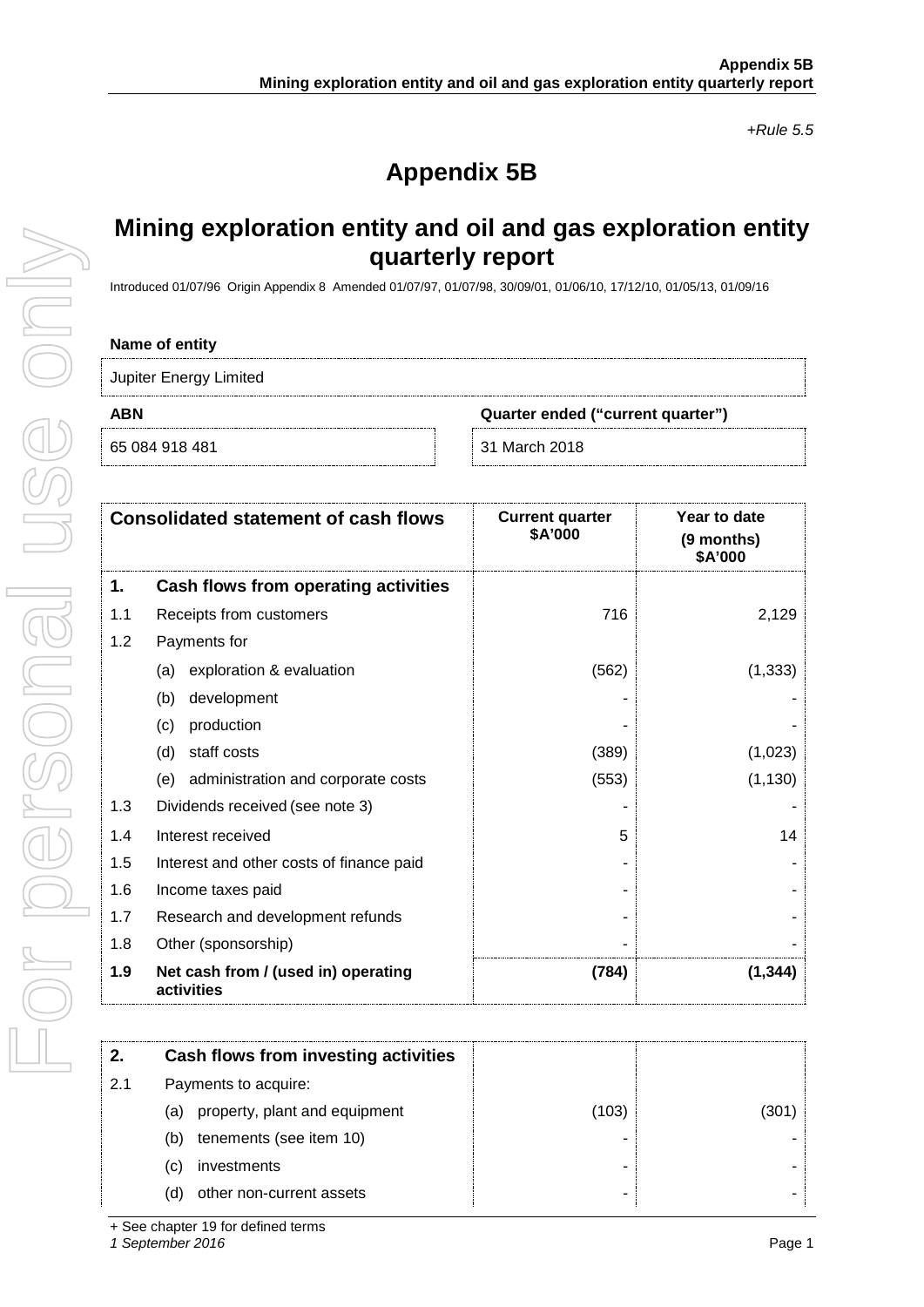#### **Appendix 5B Mining exploration entity and oil and gas exploration entity quarterly report**

|               | <b>Consolidated statement of cash flows</b>       | <b>Current quarter</b><br><b>\$A'000</b> | Year to date<br>(9 months)<br>\$A'000 |  |
|---------------|---------------------------------------------------|------------------------------------------|---------------------------------------|--|
| $2.2^{\circ}$ | Proceeds from the disposal of:                    |                                          |                                       |  |
|               | property, plant and equipment<br>(a)              |                                          |                                       |  |
|               | tenements (see item 10)<br>(b)                    |                                          |                                       |  |
|               | investments<br>(C)                                |                                          |                                       |  |
|               | (d)<br>other non-current assets                   |                                          |                                       |  |
| 2.3           | Cash flows from loans to other entities           |                                          |                                       |  |
| 2.4           | Dividends received (see note 3)                   |                                          |                                       |  |
| 2.5           | Other (provide details if material)               |                                          |                                       |  |
| 2.6           | Net cash from / (used in) investing<br>activities | (103)                                    | 301                                   |  |

| 3.   | <b>Cash flows from financing activities</b>                                    |     |       |
|------|--------------------------------------------------------------------------------|-----|-------|
| 3.1  | Proceeds from issues of shares                                                 |     |       |
| 3.2  | Proceeds from issue of convertible notes                                       |     |       |
| 3.3  | Proceeds from exercise of share options                                        |     |       |
| 3.4  | Transaction costs related to issues of<br>shares, convertible notes or options |     |       |
| 3.5  | Proceeds from borrowings                                                       | 216 | 1,482 |
| 3.6  | Repayment of borrowings                                                        |     |       |
| 3.7  | Transaction costs related to loans and<br>borrowings                           |     |       |
| 3.8  | Dividends paid                                                                 |     |       |
| 3.9  | Other (provide details if material)                                            |     |       |
| 3.10 | Net cash from / (used in) financing<br>activities                              | 216 | 1,482 |

| 4.  | Net increase / (decrease) in cash and<br>cash equivalents for the period |       |        |
|-----|--------------------------------------------------------------------------|-------|--------|
| 4.1 | Cash and cash equivalents at beginning of<br>period                      | 939   | 397    |
| 4.2 | Net cash from / (used in) operating<br>activities (item 1.9 above)       | (784) | (1.344 |
| 4.3 | Net cash from / (used in) investing activities<br>(item 2.6 above)       | (103) | 301    |
| 4.4 | Net cash from / (used in) financing activities<br>item 3.10 above)       | 216   | 1.482  |
| 4.5 | Effect of movement in exchange rates on<br>cash held                     | 4     | 38     |
| 4.6 | Cash and cash equivalents at end of<br>period                            | 272   | 272    |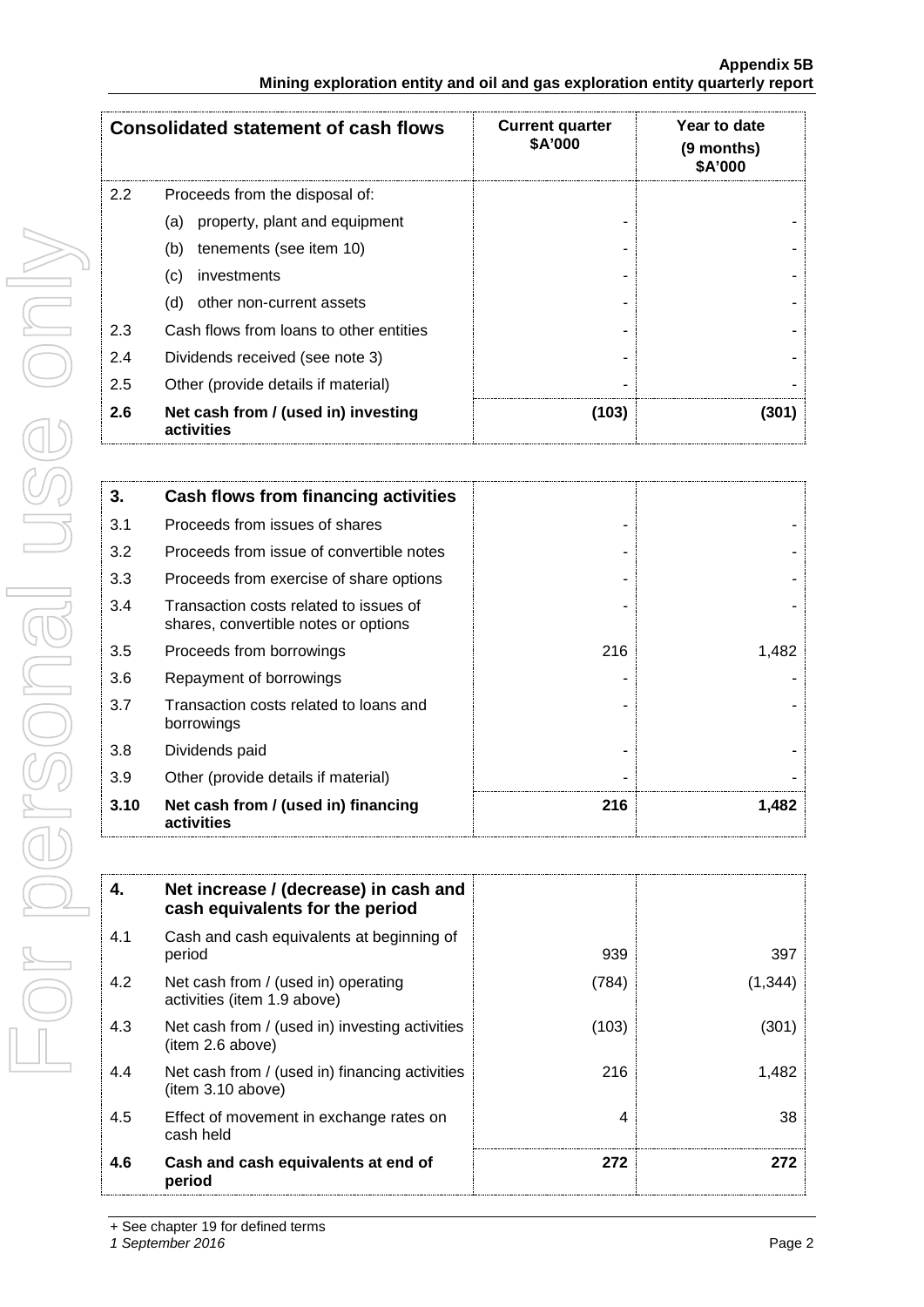| 5.  | Reconciliation of cash and cash<br>equivalents<br>at the end of the quarter (as shown in the<br>consolidated statement of cash flows) to the<br>related items in the accounts | <b>Current quarter</b><br>\$A'000 | <b>Previous quarter</b><br>\$A'000 |
|-----|-------------------------------------------------------------------------------------------------------------------------------------------------------------------------------|-----------------------------------|------------------------------------|
| 5.1 | Bank balances                                                                                                                                                                 | 272                               | 939                                |
| 5.2 | Call deposits                                                                                                                                                                 | ۰                                 |                                    |
| 5.3 | <b>Bank overdrafts</b>                                                                                                                                                        |                                   |                                    |
| 5.4 | Other (provide details)                                                                                                                                                       |                                   |                                    |
| 5.5 | Cash and cash equivalents at end of<br>quarter (should equal item 4.6 above)                                                                                                  | 272                               | 939                                |

| 6.  | Payments to directors of the entity and their associates                          | <b>Current quarter</b><br><b>\$A'000</b> |
|-----|-----------------------------------------------------------------------------------|------------------------------------------|
| 6.1 | Aggregate amount of payments to these parties included in item 1.2                | 150                                      |
| 6.2 | Aggregate amount of cash flow from loans to these parties included<br>in item 2.3 |                                          |

6.3 Include below any explanation necessary to understand the transactions included in items 6.1 and 6.2

Consulting fees for the 31 March 2018 quarter.

### **7. Payments to related entities of the entity and their associates**

- 7.1 Aggregate amount of payments to these parties included in item 1.2 |
- 7.2 Aggregate amount of cash flow from loans to these parties included in item 2.3
- 7.3 Include below any explanation necessary to understand the transactions included in items 7.1 and 7.2

**Current quarter \$A'000**

-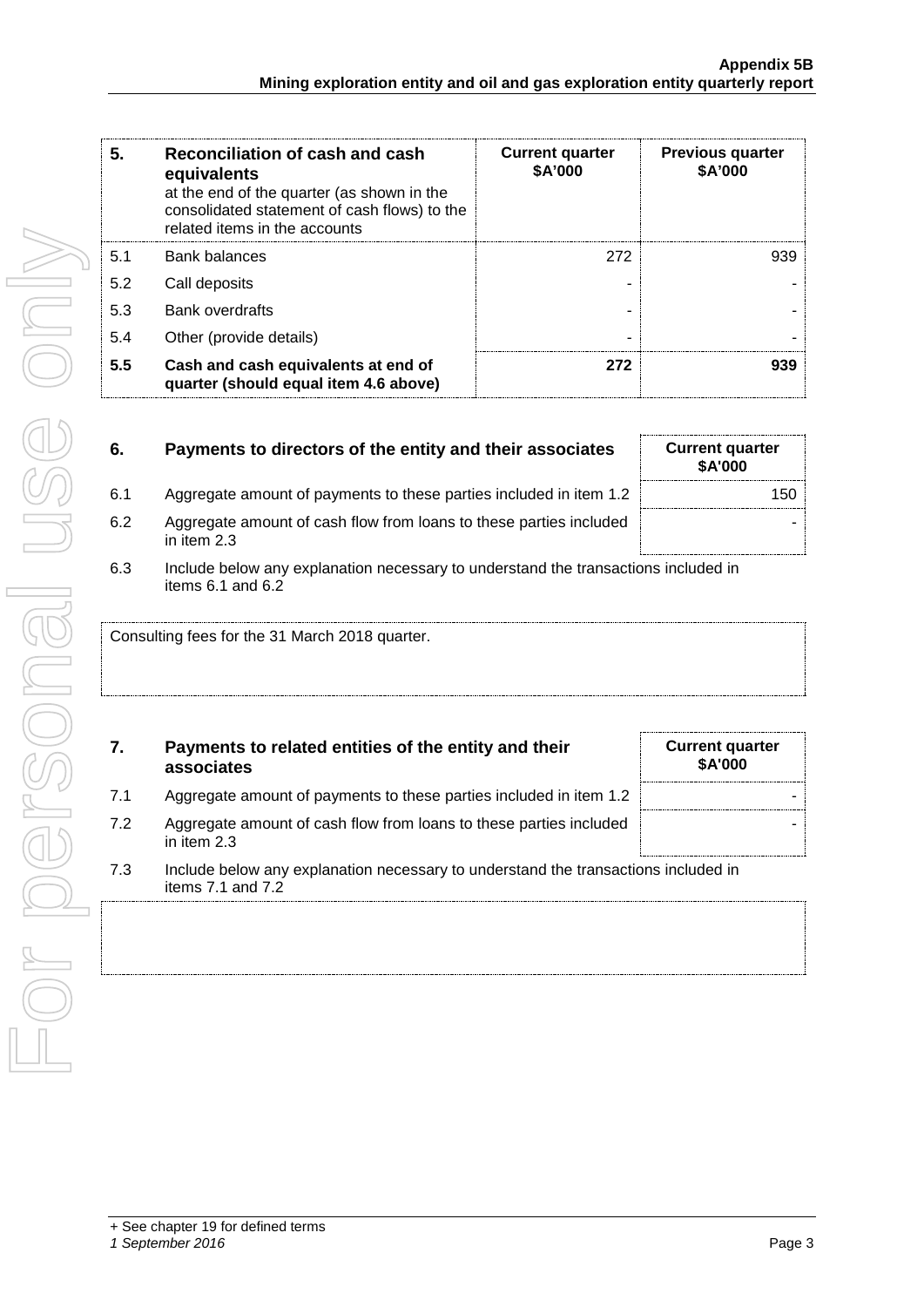| 8. | <b>Financing facilities available</b> |
|----|---------------------------------------|
|    | Add notes as necessary for an         |
|    | understanding of the position         |

- 8.1 Loan facilities 2017 Promissory Note
- 8.2 Credit standby arrangements
- 8.3 Other (please specify)

| <b>Total facility amount</b><br>at quarter end<br>\$A'000 | Amount drawn at<br>quarter end<br>\$A'000 |
|-----------------------------------------------------------|-------------------------------------------|
| 6,378                                                     | 1,524                                     |
|                                                           |                                           |
|                                                           |                                           |

8.4 Include below a description of each facility above, including the lender, interest rate and whether it is secured or unsecured. If any additional facilities have been entered into or are proposed to be entered into after quarter end, include details of those facilities as well.

Lender: Waterford Petroleum Limited

- 
- Repayable on 31 July 2019<br>• Interest rate of 15% pa • Interest rate of 15% pa
- Interest will accrue and be repayable with principal
- Lender can elect to be repaid if there is a change of control in Jupiter Energy Limited or Jupiter Energy Pte Ltd or there is a change in control in contract 2275 covering the Block 31 **Licence**

| 9   | <b>Estimated cash outflows for next quarter</b> | \$A'000 |  |
|-----|-------------------------------------------------|---------|--|
| 9.1 | Exploration and evaluation                      |         |  |
| 9.2 | Development                                     |         |  |
| 9.3 | Production                                      |         |  |
| 9.4 | Staff costs                                     | 300     |  |
| 9.5 | Administration and corporate costs              |         |  |
| 9.6 | Other (purchase of facilities)                  |         |  |
| 9.7 | <b>Total estimated cash outflows</b>            |         |  |

| 10.  | <b>Changes in</b><br>tenements<br>(items 2.1(b) and<br>$2.2(b)$ above)                            | Tenement<br>reference<br>and<br><b>location</b> | Nature of interest | Interest at<br>beginning<br>of quarter | <b>Interest</b><br>at end of<br>quarter |
|------|---------------------------------------------------------------------------------------------------|-------------------------------------------------|--------------------|----------------------------------------|-----------------------------------------|
| 10.1 | Interests in mining<br>tenements and<br>petroleum tenements<br>lapsed, relinquished<br>or reduced |                                                 |                    |                                        |                                         |
| 10.2 | Interests in mining<br>tenements and<br>petroleum tenements<br>acquired or increased              |                                                 |                    |                                        |                                         |